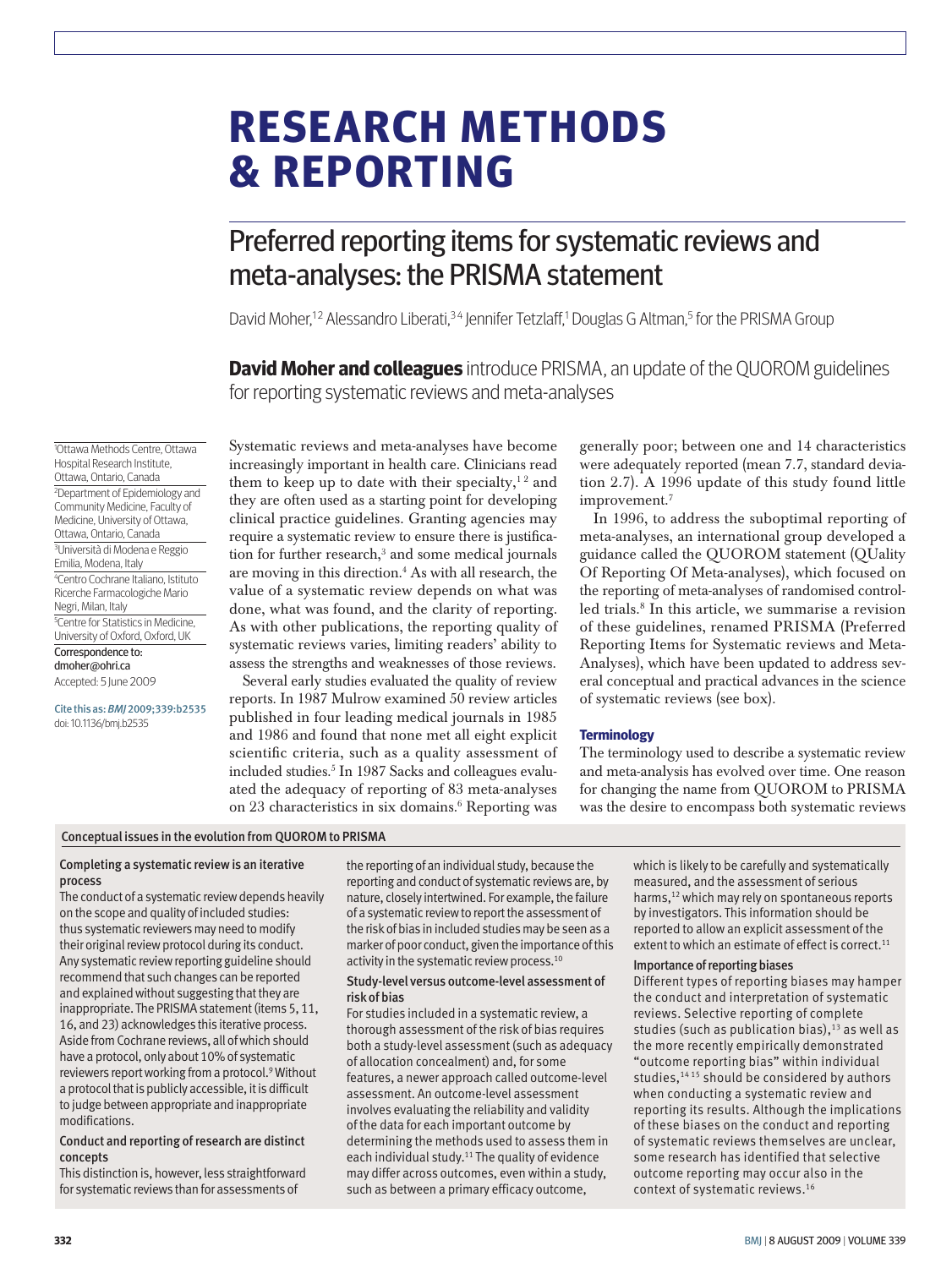| Section/topic                      | <b>Item No</b> | <b>Checklist item</b>                                                                                                                                                                                                                                                                                           | Reported on page<br><b>No</b> |
|------------------------------------|----------------|-----------------------------------------------------------------------------------------------------------------------------------------------------------------------------------------------------------------------------------------------------------------------------------------------------------------|-------------------------------|
| Title                              |                |                                                                                                                                                                                                                                                                                                                 |                               |
| Title                              | $\mathbf{1}$   | Identify the report as a systematic review, meta-analysis, or both                                                                                                                                                                                                                                              |                               |
| Abstract                           |                |                                                                                                                                                                                                                                                                                                                 |                               |
| Structured summary                 | $\overline{2}$ | Provide a structured summary including, as applicable, background, objectives,<br>data sources, study eligibility criteria, participants, interventions, study appraisal<br>and synthesis methods, results, limitations, conclusions and implications of key<br>findings, systematic review registration number |                               |
| Introduction                       |                |                                                                                                                                                                                                                                                                                                                 |                               |
| Rationale                          | 3              | Describe the rationale for the review in the context of what is already known                                                                                                                                                                                                                                   |                               |
| Objectives                         | 4              | Provide an explicit statement of questions being addressed with reference to<br>participants, interventions, comparisons, outcomes, and study design (PICOS)                                                                                                                                                    |                               |
| Methods                            |                |                                                                                                                                                                                                                                                                                                                 |                               |
| Protocol and registration          | 5              | Indicate if a review protocol exists, if and where it can be accessed (such as<br>web address), and, if available, provide registration information including<br>registration number                                                                                                                            |                               |
| Eligibility criteria               | 6              | Specify study characteristics (such as PICOS, length of follow-up) and report<br>characteristics (such as years considered, language, publication status) used<br>as criteria for eligibility, giving rationale                                                                                                 |                               |
| Information sources                | 7              | Describe all information sources (such as databases with dates of coverage,<br>contact with study authors to identify additional studies) in the search and<br>date last searched                                                                                                                               |                               |
| Search                             | 8              | Present full electronic search strategy for at least one database, including any<br>limits used, such that it could be repeated                                                                                                                                                                                 |                               |
| Study selection                    | 9              | State the process for selecting studies (that is, screening, eligibility, included<br>in systematic review, and, if applicable, included in the meta-analysis)                                                                                                                                                  |                               |
| Data collection process            | 10             | Describe method of data extraction from reports (such as piloted forms,<br>independently, in duplicate) and any processes for obtaining and confirming<br>data from investigators                                                                                                                               |                               |
| Data items                         | 11             | List and define all variables for which data were sought (such as PICOS, funding<br>sources) and any assumptions and simplifications made                                                                                                                                                                       |                               |
| Risk of bias in individual studies | 12             | Describe methods used for assessing risk of bias of individual studies<br>(including specification of whether this was done at the study or outcome<br>level), and how this information is to be used in any data synthesis                                                                                     |                               |
| Summary measures                   | 13             | State the principal summary measures (such as risk ratio, difference in means).                                                                                                                                                                                                                                 |                               |
| Synthesis of results               | 14             | Describe the methods of handling data and combining results of studies, if<br>done, including measures of consistency (such as $I^2$ statistic) for each meta-<br>analysis                                                                                                                                      |                               |
| Risk of bias across studies        | 15             | Specify any assessment of risk of bias that may affect the cumulative evidence<br>(such as publication bias, selective reporting within studies)                                                                                                                                                                |                               |
| Additional analyses                | 16             | Describe methods of additional analyses (such as sensitivity or subgroup<br>analyses, meta-regression), if done, indicating which were pre-specified                                                                                                                                                            |                               |
| Results                            |                |                                                                                                                                                                                                                                                                                                                 |                               |
| Study selection                    | 17             | Give numbers of studies screened, assessed for eligibility, and included in the<br>review, with reasons for exclusions at each stage, ideally with a flow diagram                                                                                                                                               |                               |
| Study characteristics              | 18             | For each study, present characteristics for which data were extracted (such as<br>study size, PICOS, follow-up period) and provide the citations                                                                                                                                                                |                               |
| Risk of bias within studies        | 19             | Present data on risk of bias of each study and, if available, any outcome-level<br>assessment (see item 12).                                                                                                                                                                                                    |                               |
| Results of individual studies      | 20             | For all outcomes considered (benefits or harms), present for each study (a)<br>simple summary data for each intervention group and (b) effect estimates and<br>confidence intervals, ideally with a forest plot                                                                                                 |                               |
| Synthesis of results               | 21             | Present results of each meta-analysis done, including confidence intervals and<br>measures of consistency                                                                                                                                                                                                       |                               |
| Risk of bias across studies        | 22             | Present results of any assessment of risk of bias across studies (see item 15)                                                                                                                                                                                                                                  |                               |
| Additional analysis                | 23             | Give results of additional analyses, if done (such as sensitivity or subgroup<br>analyses, meta-regression) (see item 16)                                                                                                                                                                                       |                               |
| Discussion                         |                |                                                                                                                                                                                                                                                                                                                 |                               |
| Summary of evidence                | 24             | Summarise the main findings including the strength of evidence for each main<br>outcome; consider their relevance to key groups (such as health care providers,<br>users, and policy makers)                                                                                                                    |                               |
| Limitations                        | 25             | Discuss limitations at study and outcome level (such as risk of bias), and at<br>review level (such as incomplete retrieval of identified research, reporting<br>bias)                                                                                                                                          |                               |
| Conclusions                        | 26             | Provide a general interpretation of the results in the context of other evidence,<br>and implications for future research                                                                                                                                                                                       |                               |
| Funding                            |                |                                                                                                                                                                                                                                                                                                                 |                               |
| Funding                            | 27             | Describe sources of funding for the systematic review and other support (such<br>as supply of data) and role of funders for the systematic review                                                                                                                                                               |                               |

#### **Table 1** | Checklist of items to include when reporting a systematic review or meta-analysis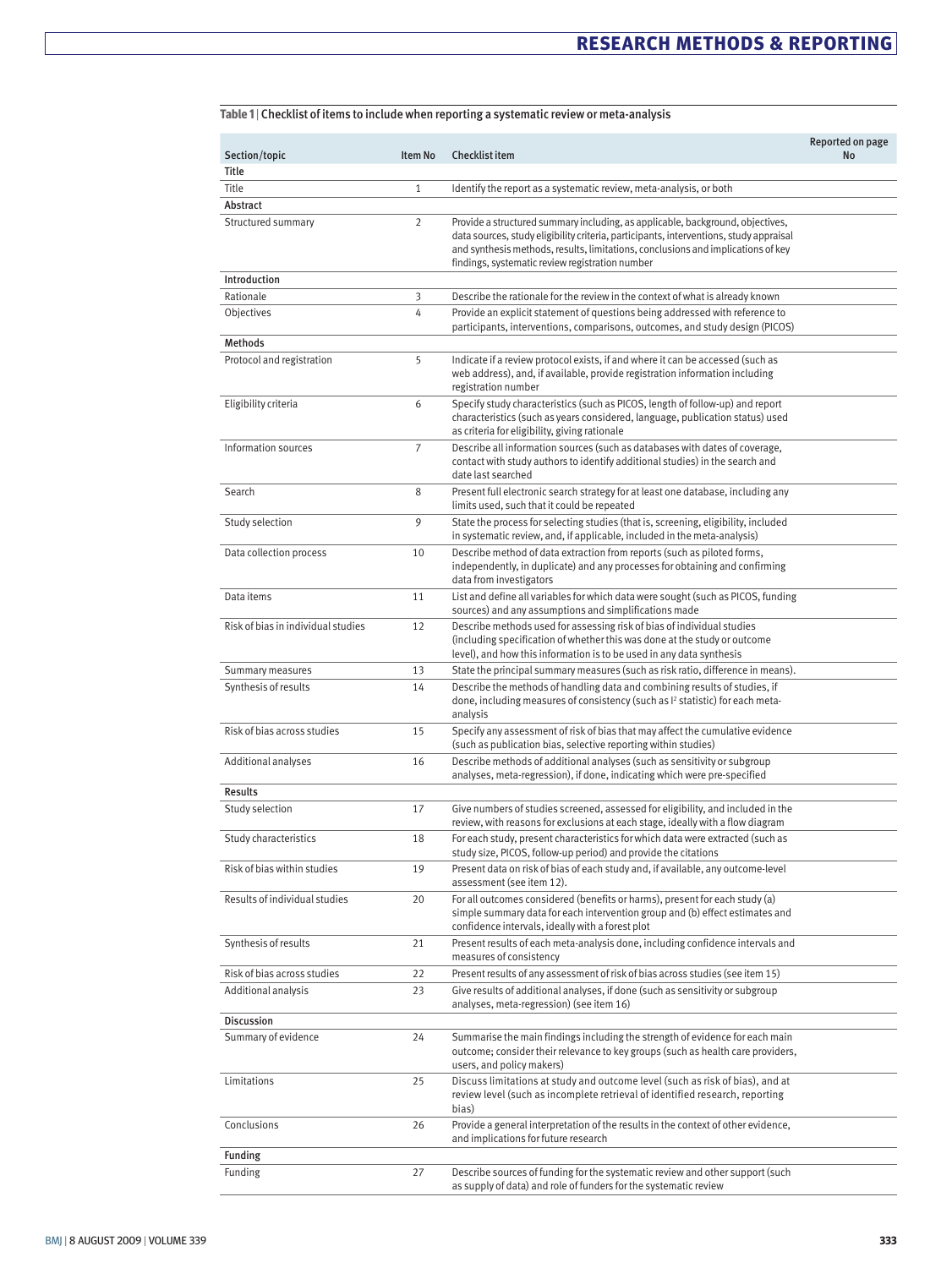and meta-analyses. We have adopted the definitions used by the Cochrane Collaboration.<sup>17</sup> A systematic review is a review of a clearly formulated question that uses systematic and explicit methods to identify, select, and critically appraise relevant research, and to collect and analyse data from the studies that are included in the review. Statistical methods (meta-analysis) may or may not be used to analyse and summarise the results of the included studies. Meta-analysis refers to the use of statistical techniques in a systematic review to integrate the results of included studies.

#### **Developing the PRISMA statement**

A three-day meeting was held in Ottawa, Canada, in June 2005 with 29 participants, including review authors, methodologists, clinicians, medical editors, and a consumer. The objective of the Ottawa meeting was to revise and expand the QUOROM checklist and flow diagram as needed.

The executive committee completed the following tasks before the meeting: a systematic review of studies examining the quality of reporting of systematic reviews; a comprehensive literature search to identify methodological and other articles that might inform the meeting, especially in relation to modifying checklist items; and an international survey of review authors, consumers, and groups commissioning or using systematic reviews and meta-analyses (including the International Network of Agencies for Health Technology Assessment and the Guidelines International Network) to ascertain views of QUOROM, including the merits of the existing checklist items. The results of these activities were presented during the meeting and are summarised on the PRISMA website, www.prisma-statement.org/.

Only items deemed essential were retained or added to the checklist. Some additional items are nevertheless desirable, and review authors should include these, if relevant.18 For example, it is useful to indicate whether the systematic review is an update of a previous review<sup>19</sup> and to describe any changes in procedures from those described in the original protocol.



Shortly after the meeting, a draft of the PRISMA

checklist was circulated to the group, including those invited to the meeting but unable to attend. A disposition file was created containing comments and revisions from each respondent, and the checklist was subsequently revised 11 times. The group approved the checklist, flow diagram, and this summary paper.

Although no direct evidence was found to support retaining or adding some items, evidence from other domains was believed to be relevant. For example, item 5 asks authors to provide registration information about the systematic review, including a registration number if available. Although systematic review registration is not yet widely available,<sup>2021</sup> the participating journals of the International Committee of Medical Journal Editors<sup>22</sup> now require all clinical trials to be registered in an effort to increase transparency and accountability.23 Those aspects are also likely to benefit systematic reviewers, possibly reducing the risk of an excessive number of reviews addressing the same question $24\,25$  and providing greater transparency when updating systematic reviews.

#### **The PRISMA statement**

The PRISMA statement consists of a 27 item checklist (table1) and a four phase flow diagram (figure) (also available as extra items on bmj.com for researchers to download and re-use). The aim of the PRISMA statement is to help authors improve the reporting of systematic reviews and meta-analyses. We have focused on randomised trials, but PRISMA can also be used as a basis for reporting systematic reviews of other types of research, particularly evaluations of interventions. PRISMA may also be useful for critical appraisal of published systematic reviews. However, the PRISMA checklist is not a quality assessment instrument to gauge the quality of a systematic review.

#### From QUOROM to PRISMA

The new PRISMA checklist differs in several respects from the QUOROM checklist, and table 2 lists the substantive specific changes. Generally, the PRISMA checklist "decouples" several items present in the QUOROM checklist and, where applicable, several checklist items are linked to improve consistency across the systematic review report.

The flow diagram has also been modified. Before including studies and providing reasons for excluding others, the review team must first search the literature. This search results in records. Once these records have been screened and eligibility criteria applied, a smaller number of articles will remain. The number of included articles might be smaller (or larger) than the number of studies, because articles may report on multiple studies and results from a particular study may be published in several articles. To capture this information, the PRISMA flow diagram now requests information on these phases of the review process.

#### Endorsement

The PRISMA statement should replace the QUOROM statement for those journals that have endorsed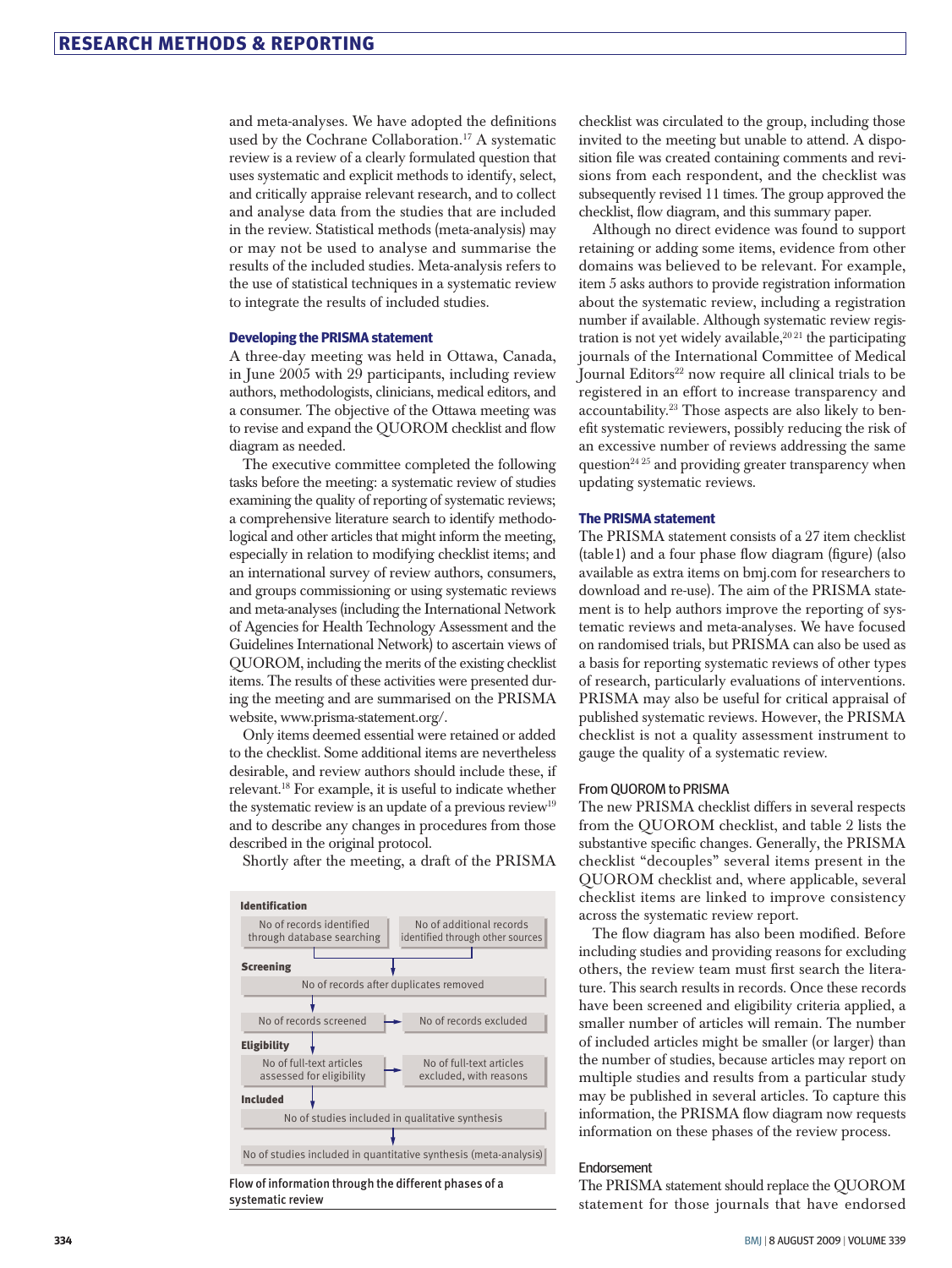| Section/topic and item                              |               |        |                                                                                                                                                                                                                                                                                                                                                       |
|-----------------------------------------------------|---------------|--------|-------------------------------------------------------------------------------------------------------------------------------------------------------------------------------------------------------------------------------------------------------------------------------------------------------------------------------------------------------|
|                                                     | <b>OUOROM</b> | PRISMA | Comment                                                                                                                                                                                                                                                                                                                                               |
| Abstract                                            |               |        | QUOROM and PRISMA ask authors to report an abstract. However, PRISMA is not specific about format                                                                                                                                                                                                                                                     |
| Introduction:                                       |               |        |                                                                                                                                                                                                                                                                                                                                                       |
| Objective                                           |               |        | This new item (4) addresses the explicit question the review addresses using the PICO reporting system (which describes the participants,<br>interventions, comparisons, and outcome(s) of the systematic review), together with the specification of the type of study design (PICOS);<br>the item is linked to items 6, 11, and 18 of the checklist |
| Methods:                                            |               |        |                                                                                                                                                                                                                                                                                                                                                       |
| Protocol                                            |               |        | This new item (5) asks authors to report whether the review has a protocol and if so how it can be accessed                                                                                                                                                                                                                                           |
| Search                                              | $\sqrt{ }$    |        | Although reporting the search is present in both QUOROM and PRISMA checklists, PRISMA asks authors to provide a full description of at<br>least one electronic search strategy (item 8). Without such information it is impossible to repeat the authors' search                                                                                      |
| Assessment of risk of bias V<br>in included studies |               |        | Renamed from "quality assessment" in QUOROM. This item (12) is linked to reporting this information in the results (item 19). The new<br>concept of "outcome level" assessment has been introduced                                                                                                                                                    |
| Assessment of risk of bias<br>across studies        |               |        | This new item (15) asks authors to describe any assessments of risk of bias in the review, such as selective reporting within the included<br>studies. This item is linked to reporting this information in the results (item 22)                                                                                                                     |
| Discussion                                          |               |        | Although both QUOROM and PRISMA checklists address the discussion section, PRISMA devotes three items (24-26) to the discussion. In<br>PRISMA the main types of limitations are explicitly stated and their discussion required                                                                                                                       |
| <b>Funding</b>                                      |               |        | This new item (27) asks authors to provide information on any sources of funding for the systematic review.                                                                                                                                                                                                                                           |

#### **Table 2** |Substantive specific changes between the QUOROM checklist and the PRISMA checklist (a tick indicates the presence of the topic in QUOROM or PRISMA)

QUOROM. We hope that other journals will support PRISMA; they can do so by registering on the PRISMA website. To emphasise to authors and others the importance of transparent reporting of systematic reviews, we encourage supporting journals to reference the PRISMA statement and include the PRISMA web address in their instructions to authors. We also invite editorial organisations to consider endorsing PRISMA and encourage authors to adhere to its principles.

#### The PRISMA explanation and elaboration paper

In addition to the PRISMA statement, a supporting explanation and elaboration document has been produced<sup>26</sup> following the style used for other reporting guidelines.27-29 The process of completing this document included developing a large database of exemplars to highlight how best to report each checklist item, and identifying a comprehensive evidence base to support the inclusion of each checklist item. The explanation and elaboration document was completed after several face to face meetings and numerous iterations among several meeting participants, after which it was shared with the whole group for additional revisions and final approval. Finally, the group formed a dissemination subcommittee to help disseminate and implement PRISMA.

#### **Discussion**

The quality of reporting of systematic reviews is still not optimal.9 30-34 In a recent review of 300 systematic reviews, few authors reported assessing possible publication bias,<sup>9</sup> even though there is overwhelming evidence for its existence<sup>13</sup> and its impact on the results of systematic reviews.35 Even when the possibility of publication bias is assessed, there is no guarantee that systematic reviewers have assessed or interpreted it appropriately.36 Although the absence of reporting such an assessment does not necessarily indicate that it was not done, reporting an assessment of possible publication bias is likely to be a marker of the thoroughness of the conduct of the systematic review.

Several approaches have been developed to conduct systematic reviews on a broader array of questions. For example, systematic reviews are now conducted to inves-

tigate cost effectiveness,  $37$  diagnostic $38$  or prognostic questions, $39$  genetic associations, $40$  and policy making. $41$  The general concepts and topics covered by PRISMA are relevant to any systematic review, not just those summarising the benefits and harms of a healthcare intervention. However, some modifications of the checklist items or flow diagram will be necessary in particular circumstances. For example, assessing the risk of bias is a key concept, but the items used to assess this in a diagnostic review are likely to focus on issues such as the spectrum of patients and the verification of disease status, which differ from reviews of interventions. The flow diagram will also need adjustments when reporting meta-analysis of individual patient data.42

We have developed an explanatory document to increase the usefulness of PRISMA.26 For each checklist item, this document contains an example of good reporting, a rationale for its inclusion, and supporting evidence, including references, whenever possible. We believe this document will also serve as a useful resource for those teaching systematic review methodology. We encourage journals to include reference to the explanatory document in their instructions to authors.

Like any evidence based endeavour, PRISMA is a living document. To this end we invite readers to comment on the revised version, particularly the new checklist and flow diagram, through the PRISMA website. We will use such information to inform PRISMA's continued development.

#### Contributors: See bmj.com.

Funding: PRISMA was funded by the Canadian Institutes of Health Research; Università di Modena e Reggio Emilia, Italy; Cancer Research UK; Clinical Evidence BMJ Knowledge; the Cochrane Collaboration; and GlaxoSmithKline, Canada. AL is funded, in part, through grants of the Italian Ministry of University (COFIN-PRIN 2002 prot 2002061749 and COFIN-PRIN 2006 prot 2006062298). DGA is funded by Cancer Research UK. DM is funded by a University of Ottawa Research Chair. None of the sponsors had any involvement in the planning, execution, or writing of the PRISMA documents. No funder played a role in drafting this manuscript. Competing interests: None declared.

Provenance and peer review: Not commissioned; externally peer reviewed. In order to encourage dissemination of the PRISMA statement, this article is freely accessible on bmj.com and will also be published in PLoS Medicine, Annals of Internal Medicine, Journal of Clinical Epidemiology, and Open Medicine. The authors jointly hold the copyright of this article. For details on further use, see the PRISMA website (www.prisma-statement.org/).